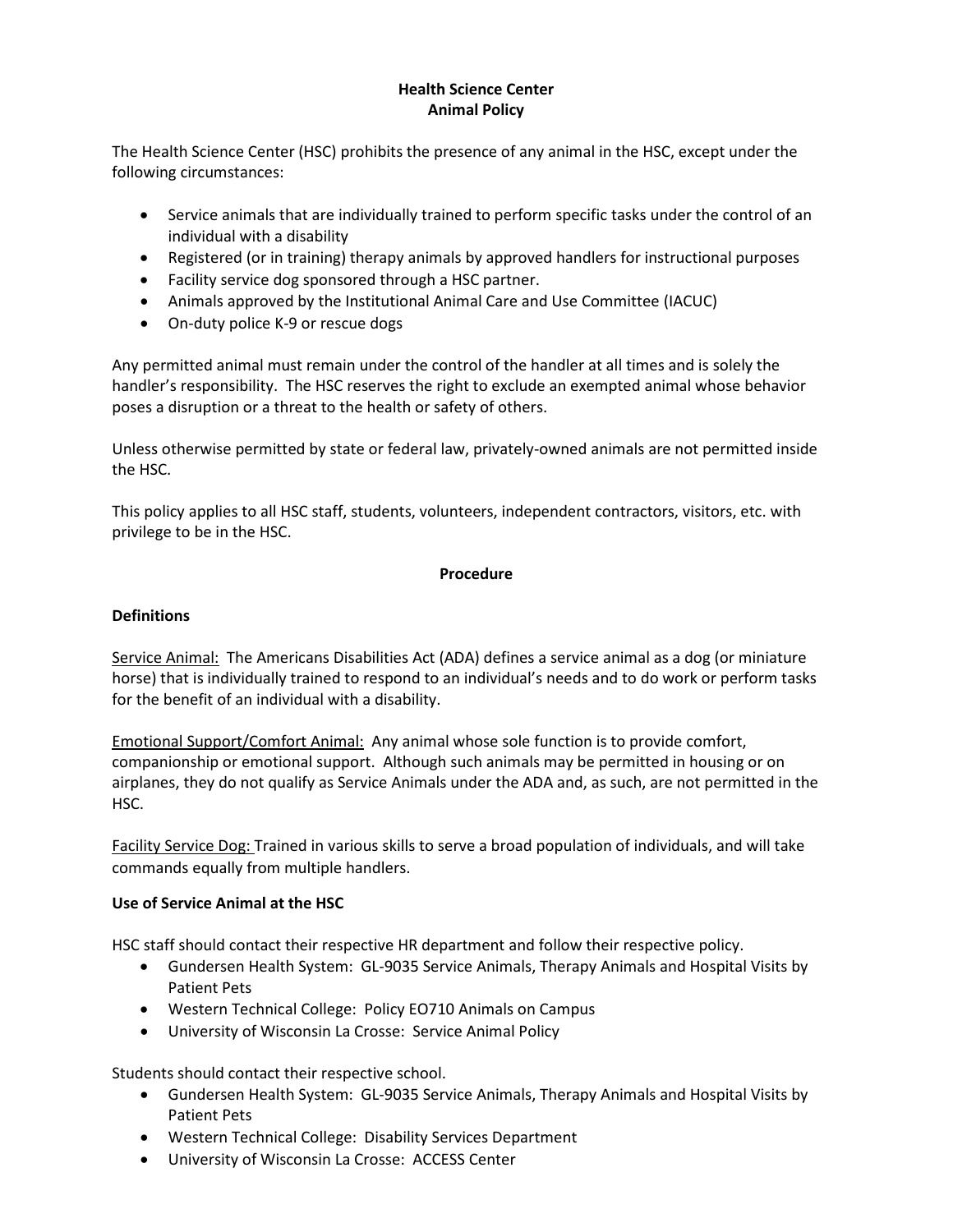### **Determination of Service Animal**

No inquiries may be made if it is clear that the animal is trained to do work or perform tasks for an individual with a disability (e.g. patient is blind and uses directional guidance from dog).

If it is not clear whether an animal qualifies as a service animal, the ADA restricts what can be asked of an individual who wishes to access an area with a service animal so as to not infringe on the individual's right to privacy.

Two questions may be legally asked:

- 1. Is the service animal required because of a disability?
- 2. What work or tasks has the animal been trained to perform?

If answers are too vague, the individual can be asked to provide clearer answers to the two legally permitted questions.

The following types of questions cannot be asked:

- Anything about the individual's disability
- Requiring medical documentation to support the need of the animal
- Requiring documentation that the animal has been certified, trained or licensed
- Requiring demonstration in its ability to perform the work/task

## **Other Guidance**

The following circumstances are not reasons to justify exclusion of service animals:

- Individuals with allergies
- Individuals afraid of dogs
- Concern for the animal (handler can make determination of safety)
- Generalized feeling that dogs are dirty or uncontrollable

Circumstances for a service animal/handler to leave the HSC:

- If a service animal is found to be disruptive
- If a service animal shows aggression toward their handler or others
- If a service animal is physically ill
- If the service animal is unreasonably dirty
- If the service animal's presence causes danger to the safety of the handler or other individuals
- If a service animal's safety is compromised

#### **Enforcement Guidelines**

#### Student process

• Respective program chair/director will be notified.

#### Employees working in the HSC process

- Inform the La Crosse Medical Health Science Consortium (LMHSC) office
- If necessary, the LMHSC will contact respective HR department of employee

#### Visitor process:

- Inform visitor that pets are not permitted
- Ask them to please take pet outside
- If visitor is non-complaint, contact UW-L Police at 789-9000